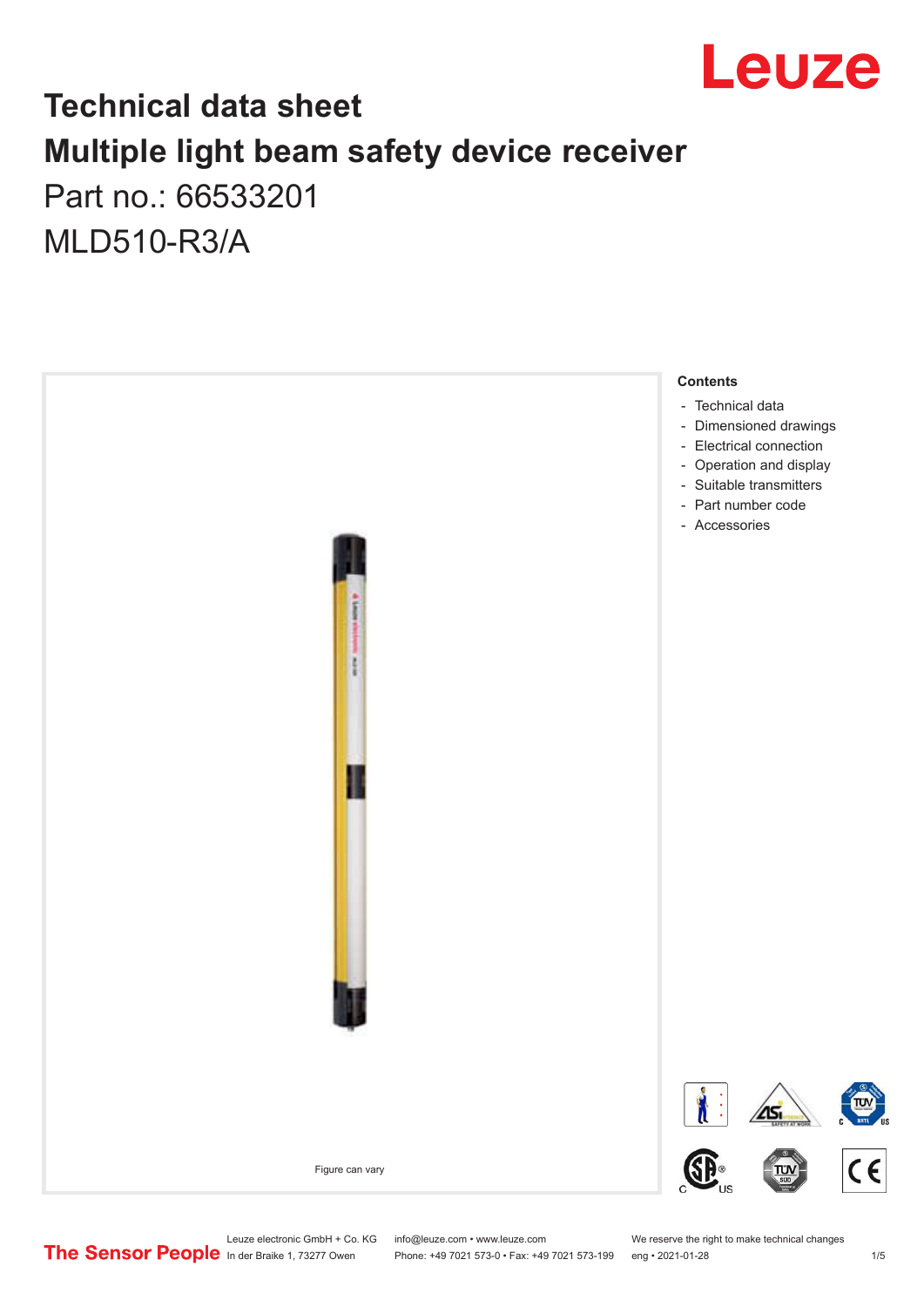## <span id="page-1-0"></span>**Technical data**

# Leuze

#### **Basic data**

| Series      | <b>MLD 500</b> |
|-------------|----------------|
| Device type | Receiver       |
|             |                |

#### **Functions**

| <b>Functions</b>                                 | Automatic restart |
|--------------------------------------------------|-------------------|
| Reflective element for laser alignment No<br>aid |                   |
| Integrated muting indicator                      | No                |

#### **Characteristic parameters**

| <b>Type</b>            | 4, IEC/EN 61496           |
|------------------------|---------------------------|
| <b>SIL</b>             | 3, IEC 61508              |
| <b>SILCL</b>           | 3, IEC/EN 62061           |
| Performance Level (PL) | e, EN ISO 13849-1         |
| MTTF <sub>a</sub>      | 204 years, EN ISO 13849-1 |
| $PFH_n$                | 6.6E-09 per hour          |
| Mission time $T_M$     | 20 years, EN ISO 13849-1  |
| Category               | 4, EN ISO 13849           |
|                        |                           |

#### **Optical data**

**Number of beams** 3 Piece(s)

**Beam spacing 100 mm** 

#### **Electrical data**

| Performance data                                |              |
|-------------------------------------------------|--------------|
| Supply voltage U <sub>p</sub>                   | 26.5  31.6 V |
| <b>Current consumption from AS-i</b><br>circuit | 140 mA       |

#### **Timing**

| Response time      | 30 ms            |
|--------------------|------------------|
| Restart delay time | $100 \text{ ms}$ |
|                    |                  |

#### **Interface**

| Type                                        | AS-Interface Safety at Work  |
|---------------------------------------------|------------------------------|
| AS-i                                        |                              |
| <b>Function</b>                             | Process                      |
| AS-i profile                                | $S - 7.B.1$                  |
| Slave address                               | 1.31 programmable, default=0 |
| Cycle time acc. to AS-i specifica-<br>tions | Max. 5 ms ms                 |

#### **Connection**

**Number of connections** 1 Piece(s)

| <b>Connection 1</b>       |                   |
|---------------------------|-------------------|
| <b>Function</b>           | Machine interface |
| <b>Type of connection</b> | Connector         |
| <b>Thread size</b>        | M <sub>12</sub>   |
| <b>Material</b>           | Metal             |
| No. of pins               | $5$ -pin          |

#### **Mechanical data**

| Dimension (W x H x L)       | 52 mm x 900 mm x 64.7 mm |
|-----------------------------|--------------------------|
| <b>Housing material</b>     | Metal                    |
| <b>Metal housing</b>        | Aluminum                 |
| Lens cover material         | Plastic / PMMA           |
| <b>Material of end caps</b> | Diecast zinc             |
| Net weight                  | 2,000q                   |
| <b>Housing color</b>        | Yellow, RAL 1021         |
| <b>Type of fastening</b>    | Groove mounting          |
|                             | Swivel mount             |

#### **Operation and display**

| Type of display       | Integrated muting indicator |
|-----------------------|-----------------------------|
|                       | LED                         |
| <b>Number of LEDs</b> | 2 Piece(s)                  |
|                       |                             |

#### **Environmental data**

| Ambient temperature, operation     | $-3055$ °C |
|------------------------------------|------------|
| Ambient temperature, storage       | $-4075 °C$ |
| Relative humidity (non-condensing) | $095\%$    |

#### **Certifications**

| Degree of protection    | IP 67          |
|-------------------------|----------------|
| <b>Protection class</b> | Ш              |
| <b>Certifications</b>   | c CSA US       |
|                         | c TÜV NRTL US  |
|                         | TÜV Süd        |
| <b>US patents</b>       | US 6,418,546 B |
|                         | US 7,741,595 B |

#### **Classification**

| <b>Customs tariff number</b> | 85365019 |  |
|------------------------------|----------|--|
| eCl@ss 5.1.4                 | 27272703 |  |
| eCl@ss 8.0                   | 27272703 |  |
| eCl@ss 9.0                   | 27272703 |  |
| eCl@ss 10.0                  | 27272703 |  |
| eCl@ss 11.0                  | 27272703 |  |
| <b>ETIM 5.0</b>              | EC001832 |  |
| <b>ETIM 6.0</b>              | EC001832 |  |
| <b>ETIM 7.0</b>              | EC001832 |  |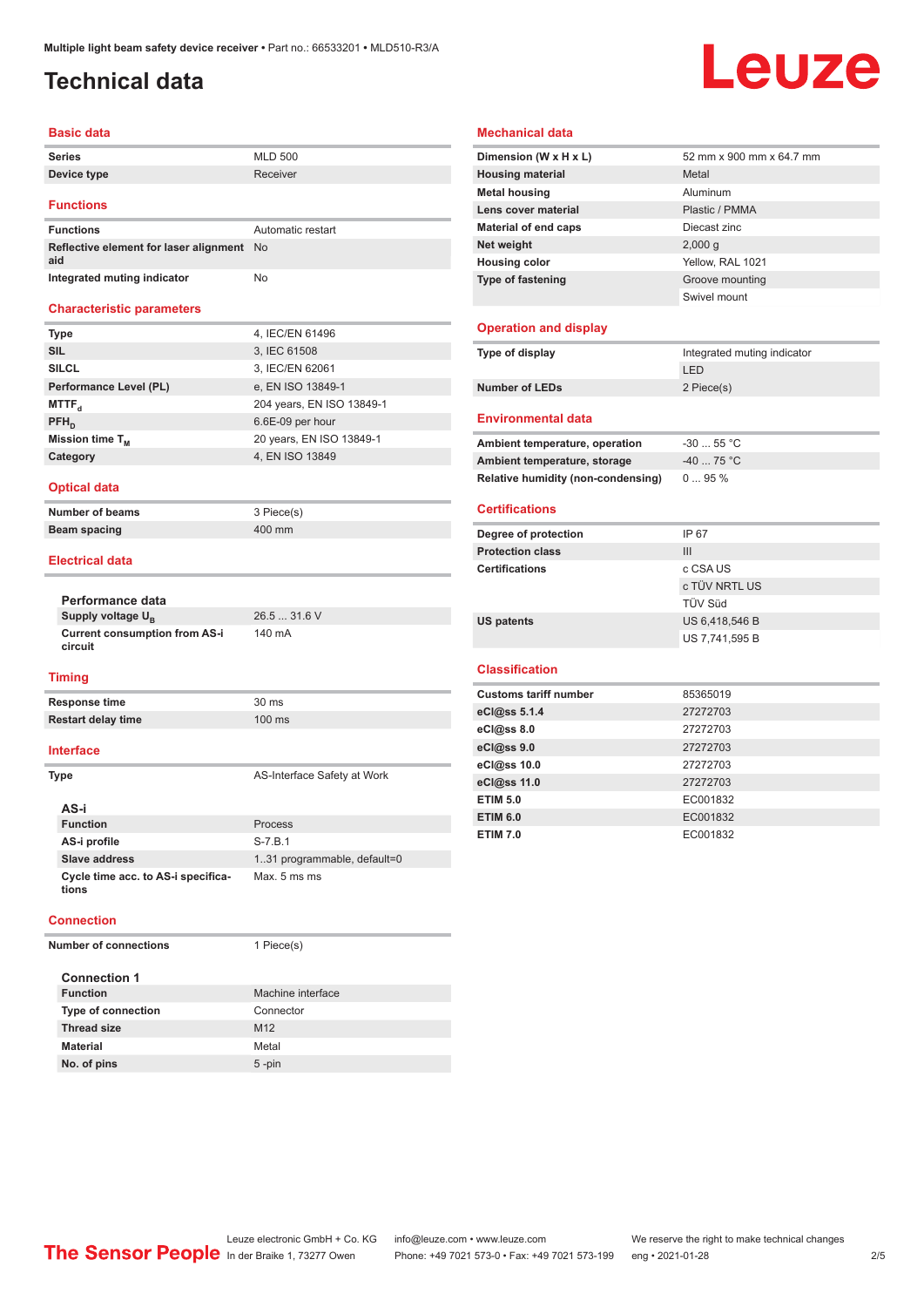## <span id="page-2-0"></span>**Dimensioned drawings**

Leuze

All dimensions in millimeters



## **Electrical connection**

**Connection 1**

| <b>Function</b>    | Machine interface |
|--------------------|-------------------|
| Type of connection | Connector         |
| <b>Thread size</b> | M12               |
| <b>Type</b>        | Male              |
| <b>Material</b>    | Metal             |
| No. of pins        | $5$ -pin          |
| Encoding           | A-coded           |

| Pin            | <b>Pin assignment</b> | <b>Conductor color</b> |   |
|----------------|-----------------------|------------------------|---|
|                | $AS-i+$               | <b>Brown</b>           |   |
| $\overline{2}$ | n.c.                  | White                  |   |
| 3              | AS-i-                 | Blue                   | ◠ |
| $\overline{4}$ | n.c.                  | <b>Black</b>           |   |
| 5              | n.c.                  | Gray                   |   |

# **Operation and display**

| <b>LED</b>     | <b>Display</b>                                         | <b>Meaning</b>                                       |
|----------------|--------------------------------------------------------|------------------------------------------------------|
|                | Red, continuous light                                  | OSSD off.                                            |
|                | Green, continuous light                                | OSSD on                                              |
|                | Red, flashing, 1 Hz                                    | External error                                       |
|                | Red, flashing, 10 Hz                                   | Internal error                                       |
|                | Green, flashing, 1 Hz                                  | Weak signal, device not optimally aligned or soiled. |
| $\overline{2}$ | Yellow, continuous light                               | Start/restart interlock locked.                      |
|                | Off                                                    | No voltage on AS-i cable.                            |
|                | Red, continuous light                                  | AS-i slave not communicating with AS-i master        |
|                | Yellow, flashing                                       | AS-i slave has invalid address 0                     |
|                | Red/green, flashing alternately                        | AS-i slave device error or AS-i connection defective |
|                | Green, continuous light, flashing red at the same time | Periphery error                                      |
|                | Green, continuous light                                | AS-i slave communicating with AS-i master            |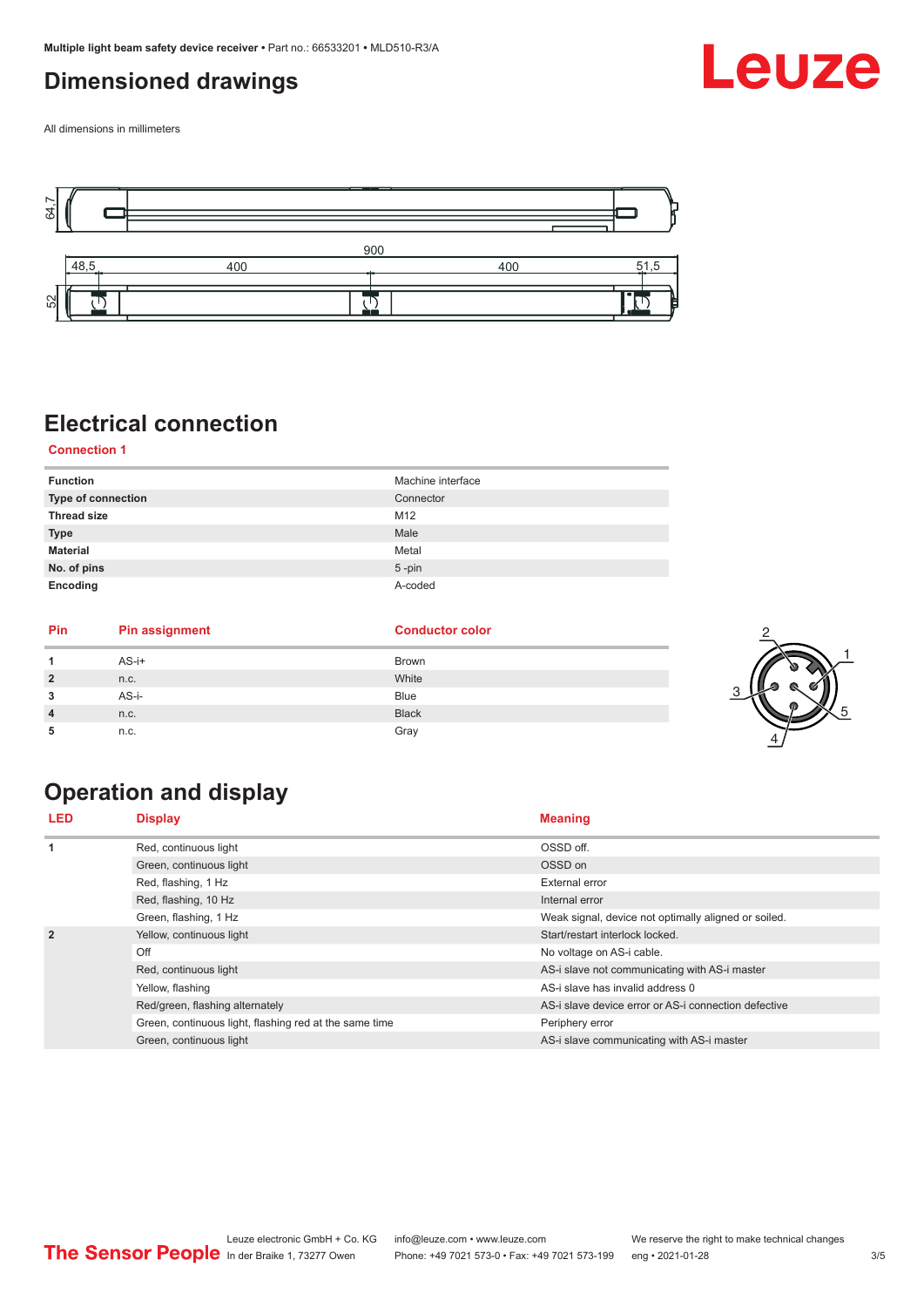### <span id="page-3-0"></span>**Suitable transmitters**

# **Leuze**

| Part no. | <b>Designation</b> | <b>Article</b>                                      | <b>Description</b>                                                                                                                                                              |
|----------|--------------------|-----------------------------------------------------|---------------------------------------------------------------------------------------------------------------------------------------------------------------------------------|
| 66501201 | MLD500-T3/A        | Multiple light beam<br>safety device<br>transmitter | Operating range: 0.5  50 m<br>Number of beams: 3 Piece(s)<br>Beam spacing: 400 mm<br>Type of interface: AS-Interface Safety at Work<br>Connection: Connector, M12, Metal, 5-pin |

### **Part number code**

|            | Part designation: MLDxyy-zab/t                                                                                                                                                                                                                                                                    |
|------------|---------------------------------------------------------------------------------------------------------------------------------------------------------------------------------------------------------------------------------------------------------------------------------------------------|
| <b>MLD</b> | Multiple light beam safety device                                                                                                                                                                                                                                                                 |
| x          | <b>Series</b><br>3: MLD 300<br>5: MLD 500                                                                                                                                                                                                                                                         |
| yy         | <b>Function classes</b><br>00: transmitter<br>10: automatic restart<br>12: external testing<br>20: EDM/RES<br>30: muting<br>35: timing controlled 4-sensor muting                                                                                                                                 |
| z          | Device type<br>T: transmitter<br>R: receiver<br>RT: transceiver<br>xT: transmitter with high range<br>xR: receiver for high range                                                                                                                                                                 |
| a          | Number of beams                                                                                                                                                                                                                                                                                   |
| b          | Option<br>L: integrated laser alignment aid (for transmitter/receiver)<br>M: integrated status indicator (MLD 320, MLD 520) or integrated status and muting indicator (MLD 330, MLD 335, MLD 510/A, MLD 530,<br>MLD 535)<br>E: connection socket for external muting indicator (AS-i models only) |
| /t         | Safety-related switching outputs (OSSDs), connection technology<br>-: transistor output, M12 plug<br>A: integrated AS-i interface, M12 plug, (safety bus system)                                                                                                                                  |
|            | <b>Note</b>                                                                                                                                                                                                                                                                                       |
|            | $\&$ A list with all available device types can be found on the Leuze website at www.leuze.com.                                                                                                                                                                                                   |

## **Accessories**

# Connection technology - Connection cables

|         | Part no. | <b>Designation</b> | <b>Article</b>   | <b>Description</b>                                                                                                                                          |
|---------|----------|--------------------|------------------|-------------------------------------------------------------------------------------------------------------------------------------------------------------|
| ▤<br>WL | 50133859 | KD S-M12-5A-P1-020 | Connection cable | Connection 1: Connector, M12, Axial, Female, A-coded, 5-pin<br>Connection 2: Open end<br>Shielded: Yes<br>Cable length: 2,000 mm<br>Sheathing material: PUR |